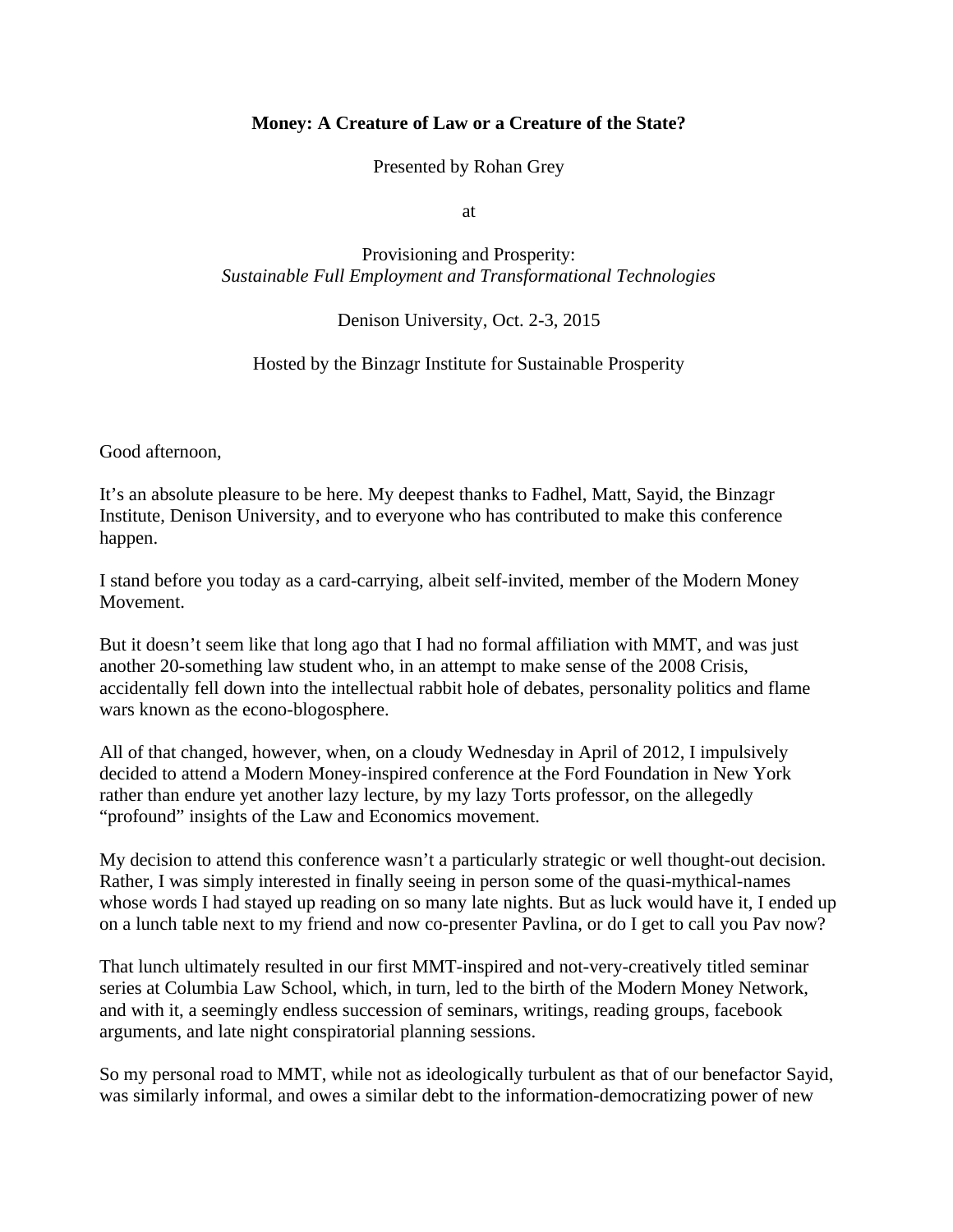media like Youtube and Twitter.

Today, I think I can say quite confidently that I am in this particular struggle for the duration. And although the Modern Money Network is still small, scrappy, and eternally cash-strapped, I'm optimistic about our future.

I won't go into detail about our operations – you can see what we're up to at our website, www.modernmoneynetwork.org. But to give one quick example: our YouTube channel, which at present contains only a fraction of our total video archive for cost reasons, has received over 170,000 views since it was first established.

Of course, compared to Pavlina's famous inequality chart, Scott's sectoral balances chart that Randy showed yesterday, Bill Mitchell's millions of daily blog hits, Bill Black's prolific interview calendar, or Stephanie Kelton's visibility at the Congressional Budget Office, 170,000 YouTube views is a drop in the social media ocean.

But as a volunteer-based, largely self-financed student organization that is not yet four years old, I hope I'm not being too presumptuous when I say we've managed to make a bit of headway. And we're only looking forward.

At any rate, my goal today is not to advertise the Modern Money Network.

Rather, I want to make the case, or at least, give a summary of the case, in favor of a legal approach to framing and thinking about Modern Money.

But before I go further, however, I want to make two confessions.

My first confession is that although I'm here to talk about money, I'm not an economist. I studied a bit of political economy as an undergraduate, and spent more time in law school reading and thinking about economics than I would ever admit to my professors. But as a general rule I personally don't construct or deconstruct charts, graphs, time-series or algebraic models, or do anything else that could be fairly described as "crunching the numbers."

So I have, at best, an outsider's understanding of the economist's quantitative approach to economic analysis.

The second confession is that although I'm here wearing a lawyer's hat, I *am also not yet* a lawyer.

Or to be accurate, I should say, I *am* a *not-yet* lawyer.

Which is not to say that I don't have something to say about the law - my formal education and practical experience have undoubtedly given me at least some degree of an insider's perspective about its logics and its cultures. Moreover, I am definitely more of a lawyer than an economist, which for the purposes of this conference, is probably the important distinction.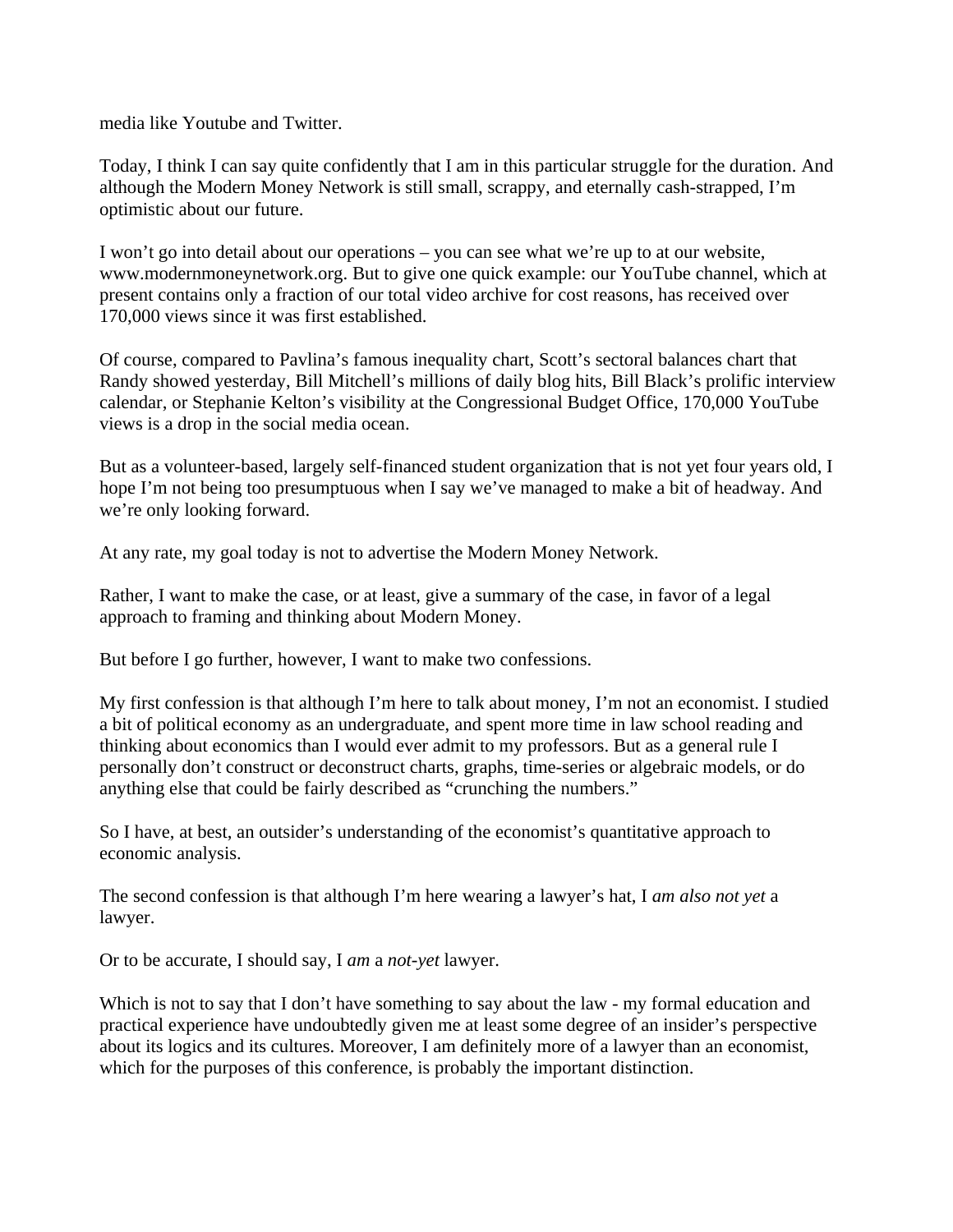But until I gain admission to the New York Bar  $-$  i.e. in MMT language, until I finish paying my credential tax– I cannot represent myself as a proper lawyer. So, for our purposes, let's just call me a lawyer-*ist*.

Now, this may sound like a silly semantic distinction, but it like so many silly semantic legal distinctions, it has real practical effects. In this case, being a lawyerist rather than a lawyer means that if the U.S. had another government shutdown tomorrow, and I wanted to try to bring a lawsuit against the Treasury Secretary for violating the Constitution by not Minting the Coin, I would be in exactly the same position as Rob Paranteau is in California with the Tax Anticipation Notes, that is to say, I would have to go out and hire an actual lawyer. Which is a big problem, given the level of understanding of the average lawyer about money, and I'll get back to that in a second.

I should note at this point, that unlike me, Bob is an actual lawyer. So I trust he will not let me get away with saying anything too outrageous on behalf of our profession.

And not only is Bob a lawyer, but he is a law professor, which means he also makes lawyers. And it's really great that we have professors like Bob who 'get it' at places like Cornell, because when it comes what Saeid suggested yesterday about targeting the street-level government bureaucrats in the federal government, a lot of that involves institution-, culture-, and relationship-building, which is lawyer work, and you typically don't get your foot in the door in those spaces without elite legal credentials.

The bad news, however, is that we can't simply use keystrokes to generate a million lawyers like Bob. We have a system that produces lawyers, but the number of them that come out like him is very small. And if you know anything about the sociology of law schools, this isn't much of a surprise.

Bob once described himself to me as someone with a "private interest head and a public interest heart," which to me is the legal equivalent of Minsky saying he has a Wall-Street view of money. And if you've ever been to a law school, you'll understand why that's such fragile space to occupy. Because most of the public interest-oriented legal minds don't want to spend much time learning about finance, even though many of them end up working, at least for a while, in BigLaw firms, and so get an implicit education in capitalism from that perspective whether they realize it or not. And most of the private interest-oriented ones who do know about finance are there to make money and/or gain power, so they aren't going to be blowing the whistle anytime soon.

But the problem is deeper than merely the student culture. Despite the huge proliferation of law and finance professors in recent years, and the general ubiquity of economics concepts in the legal curriculum, the state of legal scholarship around money is dismal, as Roy Kreitner noted in his 2012 Paper "the Legal History of Money."

In particular, Kreitner made the following observation:

*"One might have expected that the legal history of money would be a well-developed field, with an accepted corpus of primary and derivative works and a set paradigm of problems and debates with well-defined camps. … But in fact, the legal history of money is a field in the making."*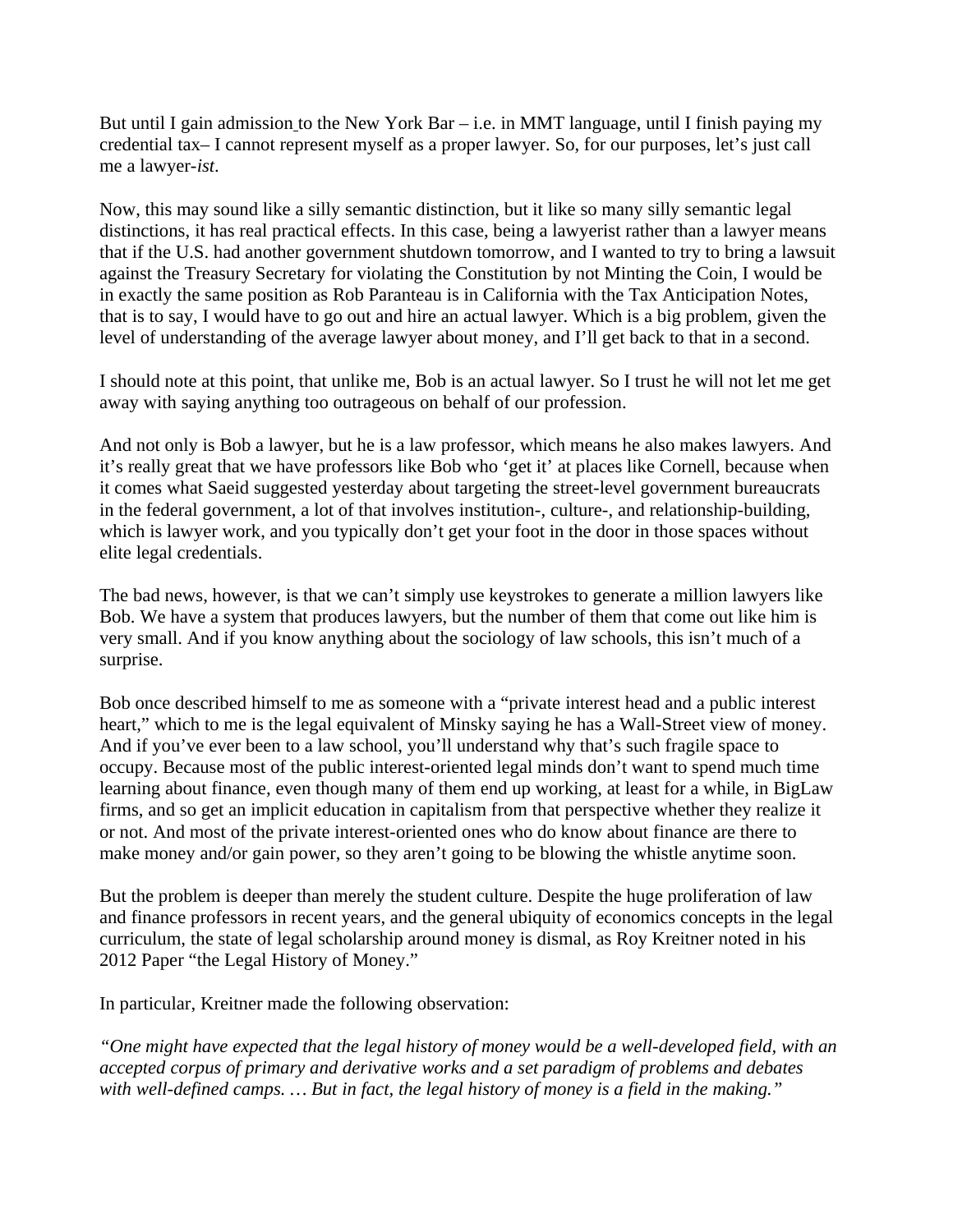*"... There are works but no canon; there is no accepted set of questions that a legal history of money must answer or even ask, no basic division into theoretical outlooks around which to organize a field."*

*"Imagine a student comes to office hours and wants to study the legal history of contract, tort, or marriage. One barely has to think to get her started in the right direction, and there may even be encyclopedia articles from which to draw initial bibliographies."*

*"Nothing of the sort exists for the legal history of money – at least, not yet."*

Now, there are some green shoots that have begun sprouting since the crisis, and it's worth noting here, in addition to Bob's work with his colleague Saule Omarova at Cornell, the work of Christine Desan at Harvard on the Money as a Legal Institution, and Katharina Pistor on the Legal Theory of Finance. But overall the intellectual landscape remains very bleak.

So that's the condition of our legal union, so to speak. And given that condition – given that the Law doesn't want to come to Modern Money, at least at the moment, I would like to suggest that what we need to do is bring Modern Money to the Law.

My basic argument, put as simply as I can for now is this: now that MMT has progressed from being ignored, to being ridiculed and now, to being treated with the cautious respect of a worthy adversary, it's time to move beyond the hierarchical morality and simplifying rhetoric of 'the state,' and towards the horizontal morality and complicating rhetoric of 'the law.' Or, to borrow my own term, it's time for us as a movement to become, if not lawyers, at least lawyeristeconomists.

Let me briefly explain a little bit what I mean by that.

First, while MMT views itself as a state theory of money, it is, in fact, more broadly, a legal theory of money. This point – that money is a legal institution - was made explicitly by many early protodevelopers of MMT.

John Maynard Keynes: "*The State, therefore, comes in first of all as the authority of law which enforces the payment of the thing which corresponds to the name or description in the contracts. But it comes in doubly when, in addition, it claims the right to determine and declare what corresponds to the name, and to vary its declaration from time to time – when that is to say, it claims the right to re-edit the dictionary*."

And is important for three reasons.

G.F. Knapp: *"Money is a creature of law. A theory of money must therefore deal with legal history."*

First, as Harvard Law Professor Christine Desan has so brilliantly demonstrated with her scholarship on the legal history of American and British money, the political dynamics and social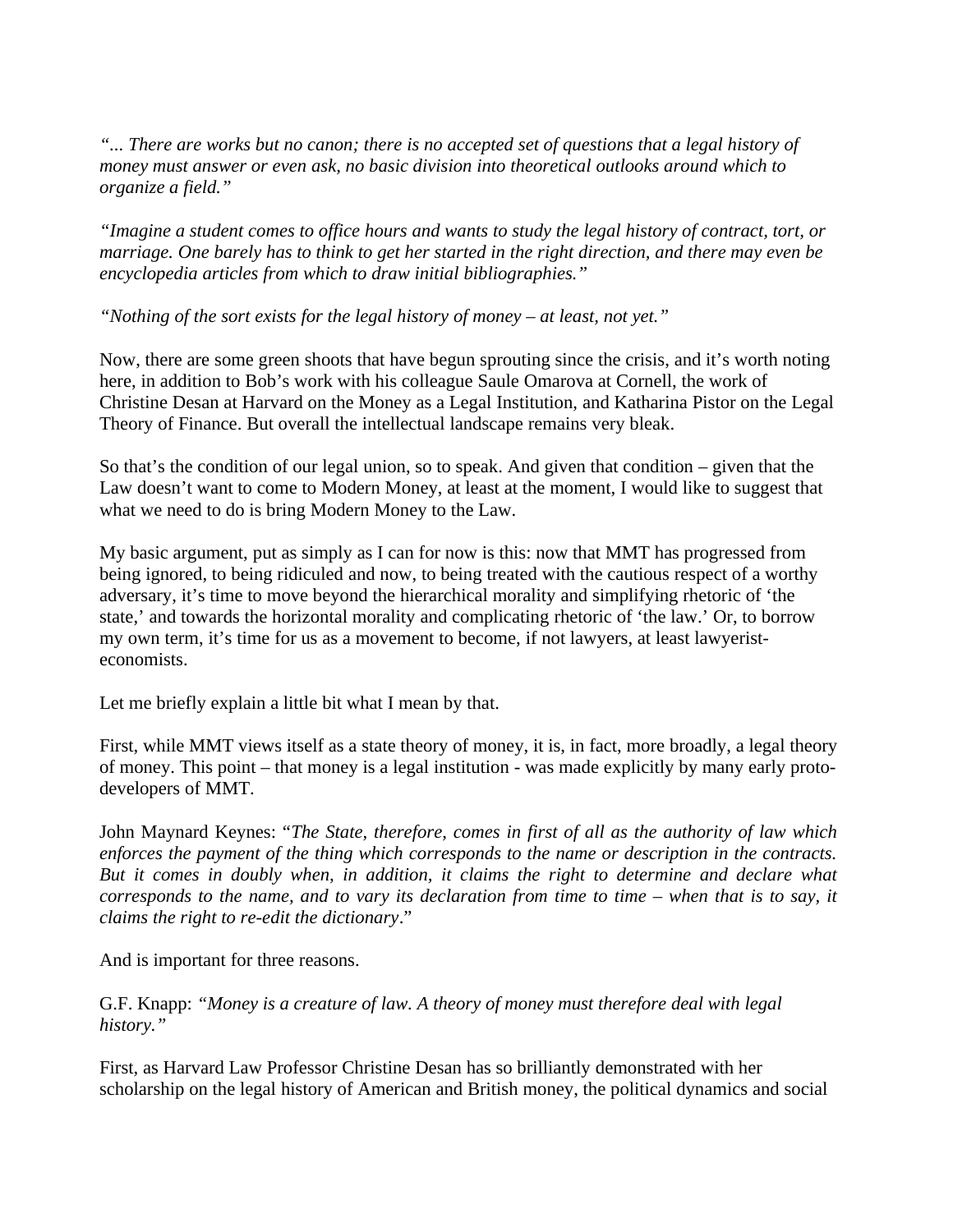narratives that drive government activity vary widely depending on their legal structures, which are case-specific and dependent on historical context.

Second, as Columbia Law Professor Katharina Pistor and her project colleagues emphasize, legal power is not perfectly analogous with state power.

Indeed, law is arguably much deeper and broader than the state.

Here I want to quote a 2008 paper by Pistor et al called "Legal Institutionalism, Capitalism and the Constitutive Role of Law":

*"At this early stage of its development, legal institutionalism involves claims concerning the nature of social reality, at least in modern, developed socio-economic systems. It does not yet provide a full theoretical approach, but it does provide some tentative and limited indications concerning theory and policy.*

*There are two primary ontological claims. The first concerns the nature of law. It is argued that law (at least in the fullest and most developed sense) necessarily involves both the state (broadly construed to refer to a realm of public ordering) and private or customary arrangements. Reduction of law to just one of these two aspects is mistaken. Law involves an institutionalized judiciary and a legislative apparatus.*

*The second ontological claim is that law – understood as an outcome of both state intervention and private ordering – accounts for many of the rules and structures of modern capitalist society. Consequently, law is not simply an expression of power relations, but is also a constitutive part of the institutionalized power structure, and a major means through which power is exercised. This second claim applies primarily to modern developed capitalist economies. Underdeveloped societies, where the rule of law is compromised by a degree of arbitrary power, may depend even more on propaganda and coercion, and less on the operation of legal rules. But even in these cases, at least in the modern world, law still plays an important role.*

*Models of the spontaneous development of law typically rest on relatively small numbers of agents and underestimate the complexities and uncertainties in developed capitalism. The law made by organs of the state, including judges and legislatures, while it may itself reflect customary experiences, is a means of overcoming this complexity and uncertainty.*

*Given these claims concerning the nature and central role of law in capitalist economies, legal institutionalism upholds that an understanding of legal rules is essential for economists and other social scientists. This is not to say that law is everything. Not all social rules are laws. As an evolved but also codified system facing a complex and changing economy, the law is necessarily incomplete and sometimes self-contradictory. There are important areas of social life that rely on frequent interpersonal action rather than the anonymous generalities of law. Nevertheless, in analyzing modern capitalism an understanding of the role of law is vital."*

So by starting its story with the assumption of a fully functioning state, and conflating social action via the state with social action via the law, MMT opens up itself to criticism of theoretical under-inclusivity, and even more problematically, unwarranted guilt-by semantic association for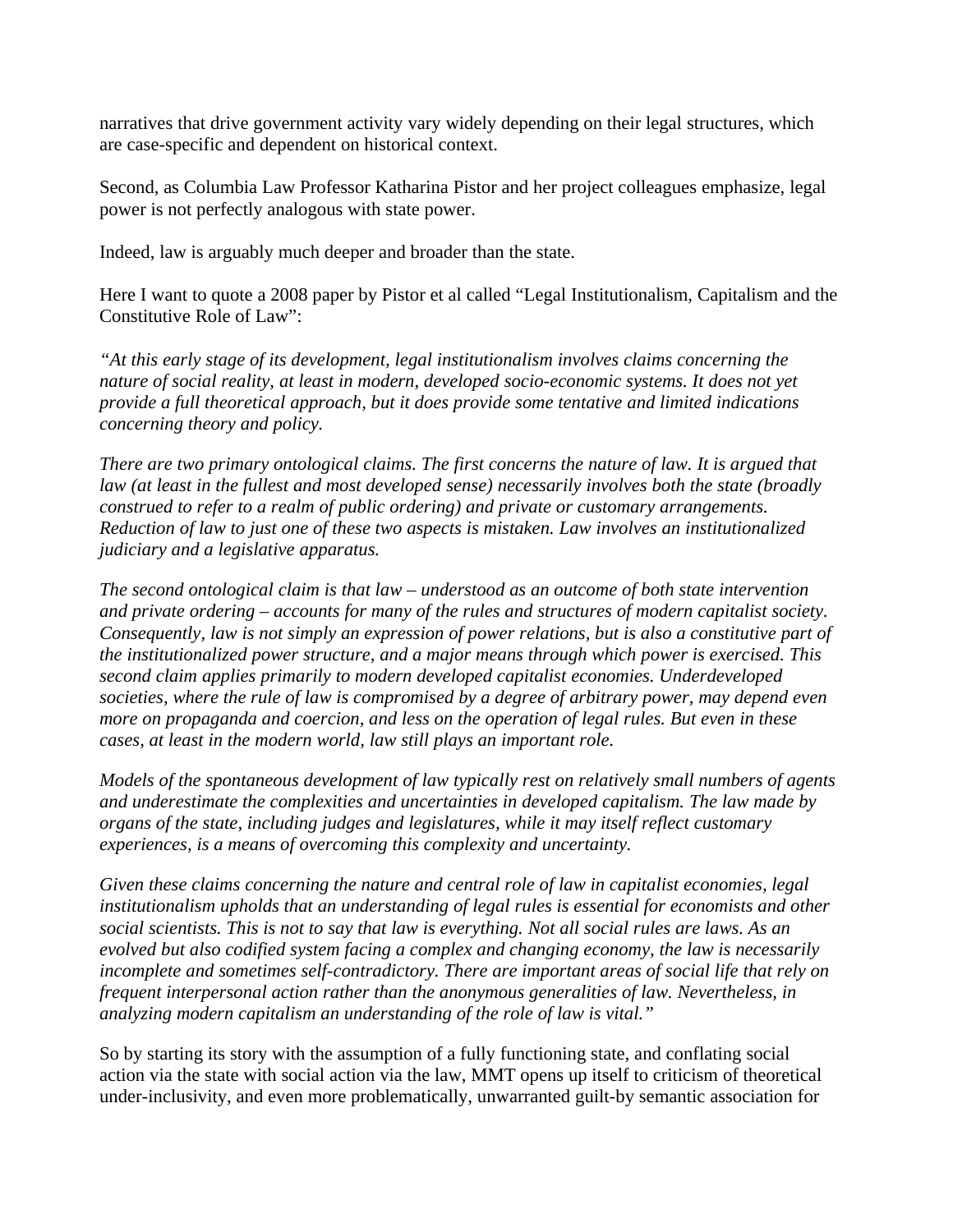the sins of states and state policies that MMT in no way advocates or defends.

I say unwarranted because as people like our own Rob Parenteau have demonstrated with his Austro-MMT synthesis, it's possible to start from a highly state-skeptical perspective and nevertheless end up at MMT's progressive and socially just conclusions about employment, money, and the central role of the state in the  $21<sup>st</sup>$  century economy.

Third, it is important that money is a legal institution because law is not just a social technology, but also a mode of social action.

So in that sense, everyone here who has chosen to make change through persuasion and education rather than violence is already engaged in lawyering in the broader sense.

And as a mode of social action, law has some special properties that distinguish it from other ways of affecting public policy. One is that law is, contrary to what many people believe, an incredibly weak mode of social control.

One of my law professors used to say there is more social control in table manners than there is in most laws. But it is in that weakness that we find both the beauty and the morality of the law as a mode of social action.

Another is that, unlike military or economic power, legal power can, in certain situations, be wielded to great effect, even under conditions of vast resource disparities, provided those wielding it are sufficiently smart in how they go about doing so. One only needs to look at class action tort lawsuits against car manufacturers or cigarette companies to get an idea of what I mean.

And the good news is that because legal systems are also social technologies, they have their own evolutionary momentum, so there are always new opportunities for creative intervention.

Yet another, and perhaps the most important, is that legal power can be wielded both in service of, and in defense against, the state. And we don't need to go back to the Magna Carta to get an idea of what how important such a defense can be.

Take, for example, the U.S. government surveillance programs that were revealed by Edward Snowden. Now, regardless of whether you think these programs are necessary to promote national security, it is undeniable that they way in which the U.S. government operated in enacting them, with its secretive FISA court and the open perjury to Congress of Director of National Security James Clapper, this way involved a fundamental breakdown in the rule of law. So even if this policy was good for the State, it was bad for the law.

So that's the basic outline of my argument: 1. A state is not always a state is not always a state, 2. The Law is bigger than The State, and 3. Revolutions based on law can avoid kinds of injustices that typically accompany revolutions based on violence or pure majoritarian populism.

Now, one response you might give to this is: that's all very well, but we are talking about economic theory, and the state is a useful shorthand term because we can't go into all of this detail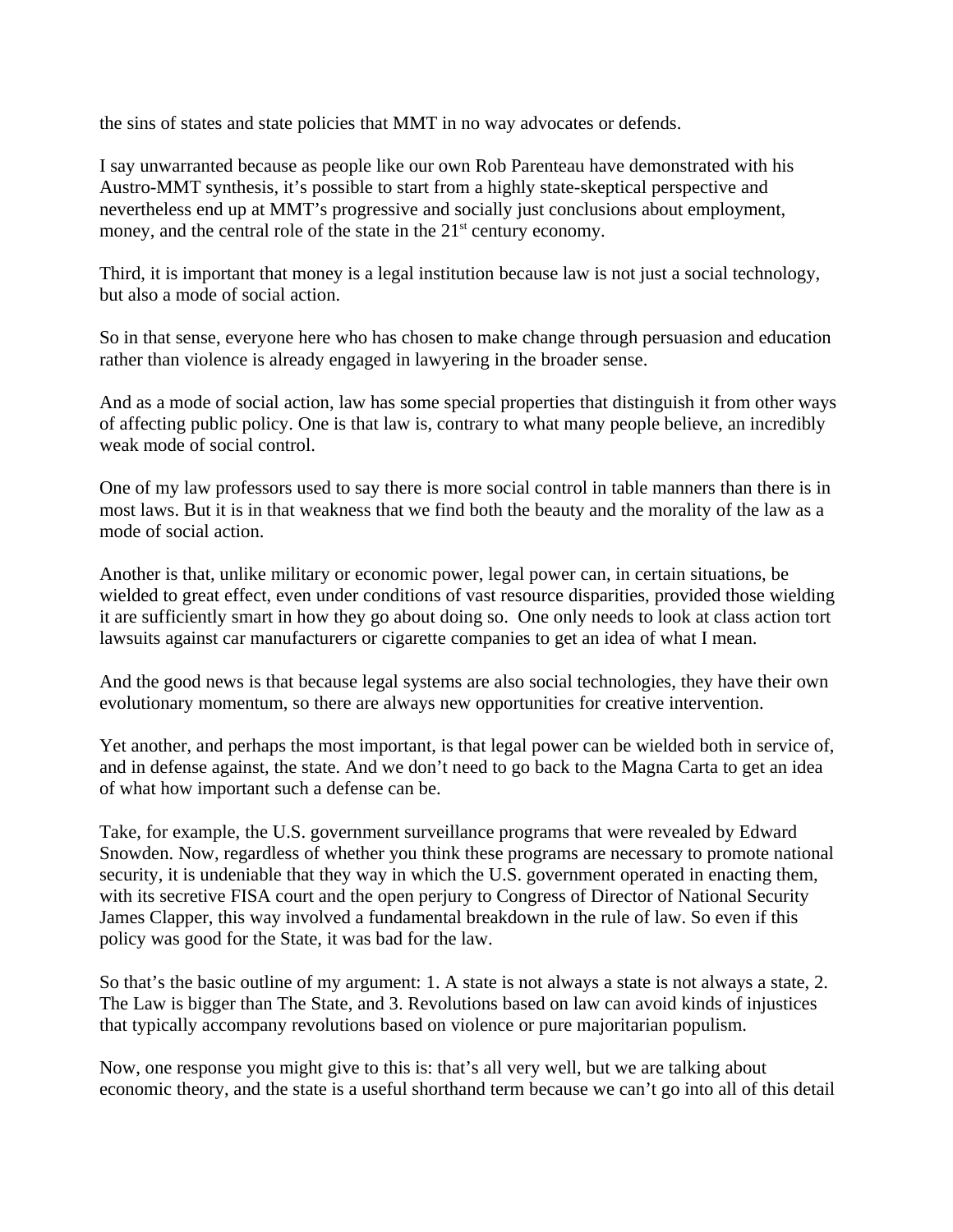every time we talk about modern money. And I hear you, I do.

But I would like to suggest that at this phase of the conversation - as we turn our attention to the questions of framing and the practical challenges of implementation that gain salience as MMT nears the end of its 20-year marathon and enters the stadium for the last few laps of the race – at this phase, holding on to the concept of the 'state' as a single, unified entity is as reductive from a legal point of view as 'representative agent' modeling is from an economic point of view.

And we need to go beyond this reduction, because continuing to rely on the fiction of a single entity called 'the state' at this stage in the conversation opens MMT up to attacks and criticisms that can otherwise be avoided, and simultaneously protects space for our enemies in which to continue making counter-arguments that are facially plausible, but under the surface, completely incoherent.

So there are problems with the approach.

Second, in addition to opening up weaknesses in the argument, the other side of the coin, so to speak, is that there is a huge evidentiary benefit to grounding your case in the concrete granularities of the law. In addition to making you look very serious and knowledgeable, which is a value in itself in the court of public opinion, you can actually point to a law on the books, and force the other side to acknowledge its existence, or admit they are living in some other land than reality.

To give you one example, many conservative economists love to speculate at length about how a free market might function without taxation, and posit as both a thought experiment and modeling premise the idea of a 'free market' without state intervention.

But you can't have a market without property, contract, accounting rules, or a system for creating and destroying money. The game of Monopoly doesn't mean anything without the rulebook.

And as Warren Mosler's debate with Austrian Bob Murphy revealed, and my subsequent postmortem of that debate at New Economic Perspectives emphasized, only the most radical fringe of the other side are willing to go as far as to handwave away the role of centrally-enforced property rights and contracts in the maintenance of a market system.

Because when they do, they come across as foolish, and deservedly so.

So by pivoting from the fuzzy binary of 'the market' vs the 'state,' to a more concrete discussion of property titles and contractual enforcement, it's possible to shut down that stupid line of thinking before it even gets going, or at the very least, drive a big wedge between the nightwatchman state and anarcho-capitalist or 'market anarchist' wings of the pro-'free market' guys, to the point where they are so fragmented that each wing can be, to borrow a phrase, drowned in the bathtub.

All which is to mean, that from the perspective of the lawyerist-economist, or the economistlawyerist, saying that "money is a creature of law", or in the modern context, money is a creature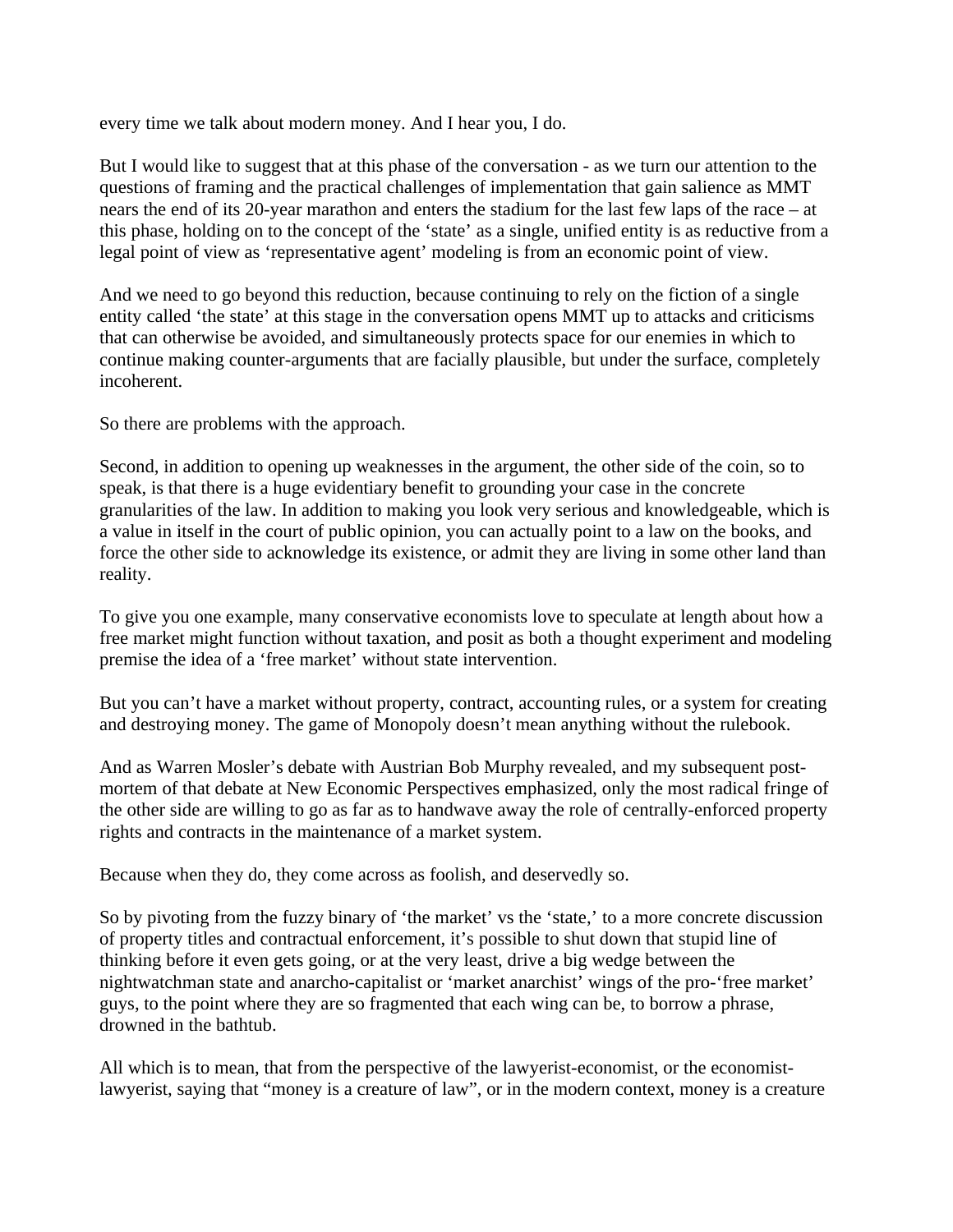of state law, is not the conclusion of our inquiry, but its starting premise.

Another response is that it's simply not as rhetorically persuasive to talk about law, compared to talking about the state. I also want to preemptively push back against this.

In particular, there is a stark difference in the level of intellectual and moral confidence by which the average person approaches social questions, when they are posited as questions of economics versus questions of law. At least, this is true in the US – where I come from, the average person on the street would be lucky to know the name of one High Court Justice, yet alone carry a copy of the constitution in their pocket.

But in the US, this difference is stark, and to see what I mean, one only has to compare the conversation around Hobby Lobby, or the Citizens United, or the ACA, to the conversation around the Federal Reserve's interest rate hike. Law has an undeniably technocratic element, but it also lives in our gut, and when the public writ large feels like the law on the books goes against the law in their gut, well, that's social power right there.

And it's that social power that we are going to use to defeat NAIRU, to defeat the myth of the Job-Creators. Not because it's just immoral, or because it's bad economics, but because we are a nation of laws, and it's illgeal. Or, at least, it should be. And if you accept the basic MMT premise that unemployment is a function of taxation, combined with exclusion from the means of producing that which can be used to pay taxes – that is to say, if you accept the basic MMT premise that the state creates unemployment through its laws, then it's possible to stand in favor of policies like a JG from the perspective of legal justice.

I have one last point to make, but before I do I want to make two clarifications.

The first clarification is that my aim here, today, is not to criticize the heroic work of those in this room, or of earlier generations of economists that got us where we are, but rather to offer a friendly provocation; to suggest a new direction for our movement at what I consider to be a pivotal turning point in history. I am asking us to bury the state, or at least, to dethrone it, but I am not asking us bury or dethrone the core insights and claims of MMT, which I think are correct.

The second clarification is that I am not suggesting that we excise excising state power from our analysis, or that we give up on state institutions as the primary venue for political struggle.

Rather, what I am suggesting is the opposite – that we, as a collective, embrace the challenge of getting more granular, more nuanced about the role of law vs the role of the state, and that we complicate some of the conceptual binaries upon which conventional rhetoric of the state relies.

For example, instead of describing the monetary system in terms of vertical and horizontal money creation, of public and private, of top-down and bottom-up, we can start talking instead in terms of contractual formation, of constitutional and administrative principles, of regulatory design, of institutional transparency and accountability, of jurisdictional sovereignty, and most importantly, of who has, and should have, access to legal versus other kinds of power.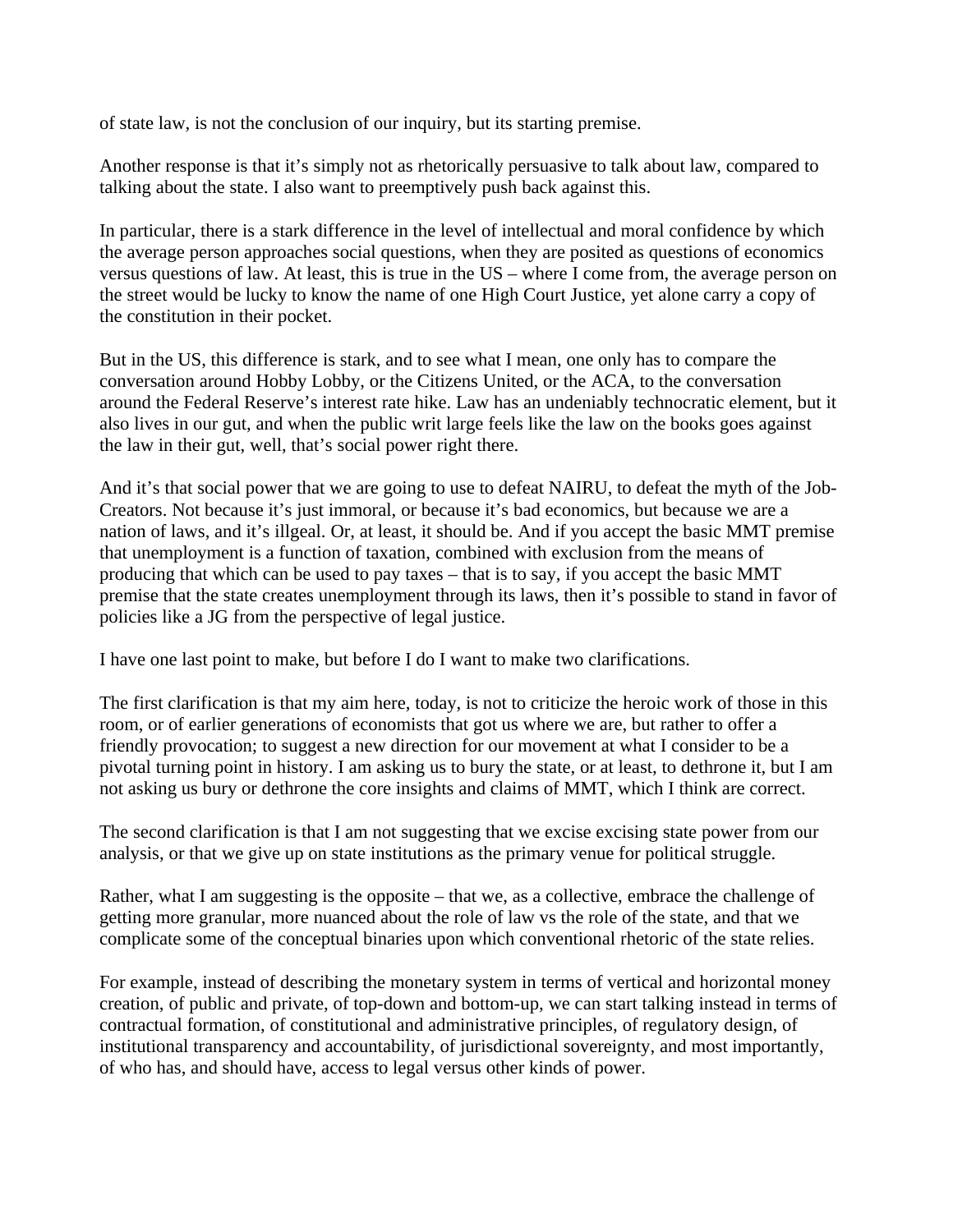To give just one example: there is a large fight today taking place in the United Kingdom about whether or not we should eliminate central bank independence and absorb it into the Treasury. This is framed, in large part, as a debate over democracy. But in reality, it is a debate over the architecture of the administrative state. And there has been a lot of legal ink spilled on that question, but you'd never know it if you just focused on the Central Bank-Treasury debate because you can count the number of lawyers in the world who think seriously about central bank architecture on two hands.

Which brings me to my last point, which is this: while it would be great if the lawyers could pick up the MMT ball and run with it, and people like Bob and I are certainly doing our best to make this happen, I'm afraid that the legal cavalry is not going to come in time.

Indeed, the monetary economists have been trying to get the message to us lawyers for years, going back to Innes' publication of his two great articles on *What is Money* and *What is Credit* in the Banking Law Journal, and Ruml's great speech *Taxes for Revenue are Obsolete* to the American Bar Assocation. But we haven't been listening, and generally speaking, we seemed determined to continue not to.

So I'm sorry that we've let you down.

I'm sorry on behalf of the law students for the fact that while the crisis has inspired a global movement amongst economics students, seen clearly in organizations like the International Student Initiative for Pluralism in Economics, we remain paralyzed, even as our own typical career model crumbles around us.

I'm sorry on behalf of the legal practitioners for our apathy, timidity, and blindness in the lead up and response to the most recent crisis, and not just for our failure to enforce the law when it comes to the systemic fraud that, if not at the heart of the crisis, undoubtedly exacerbated it.

And most of all, I'm sorry on behalf of the legal academy for leaving you alone to shoulder the entire intellectual burden of telling the truth about money in public discourse. Because that's what you're doing, really: telling the truth.

You know, we used to have a course in law school called Law & Economics, which is the Gary Becker and Richard Posner-inspired neoliberal, microeconomic approach to legal regulation that underlies the Cost-Benefit-Analysis practices you heard about earlier. They used to have a specific course called Law & Economics, but they don't have to do that anymore because now the neoclassical economic ideology embedded across the entire curriculum.

Which is kind of funny, but also tragic.

And I've talked for long enough so I'll end with this: when the late and dear Bob Prasch came to Columbia Law School in 2014 for a seminar on the disparate impact of unemployment on racial, gender and age minorities, he made a comment that stuck with me, which is that the economics departments at U.S. universities actually evolved out of the law schools.